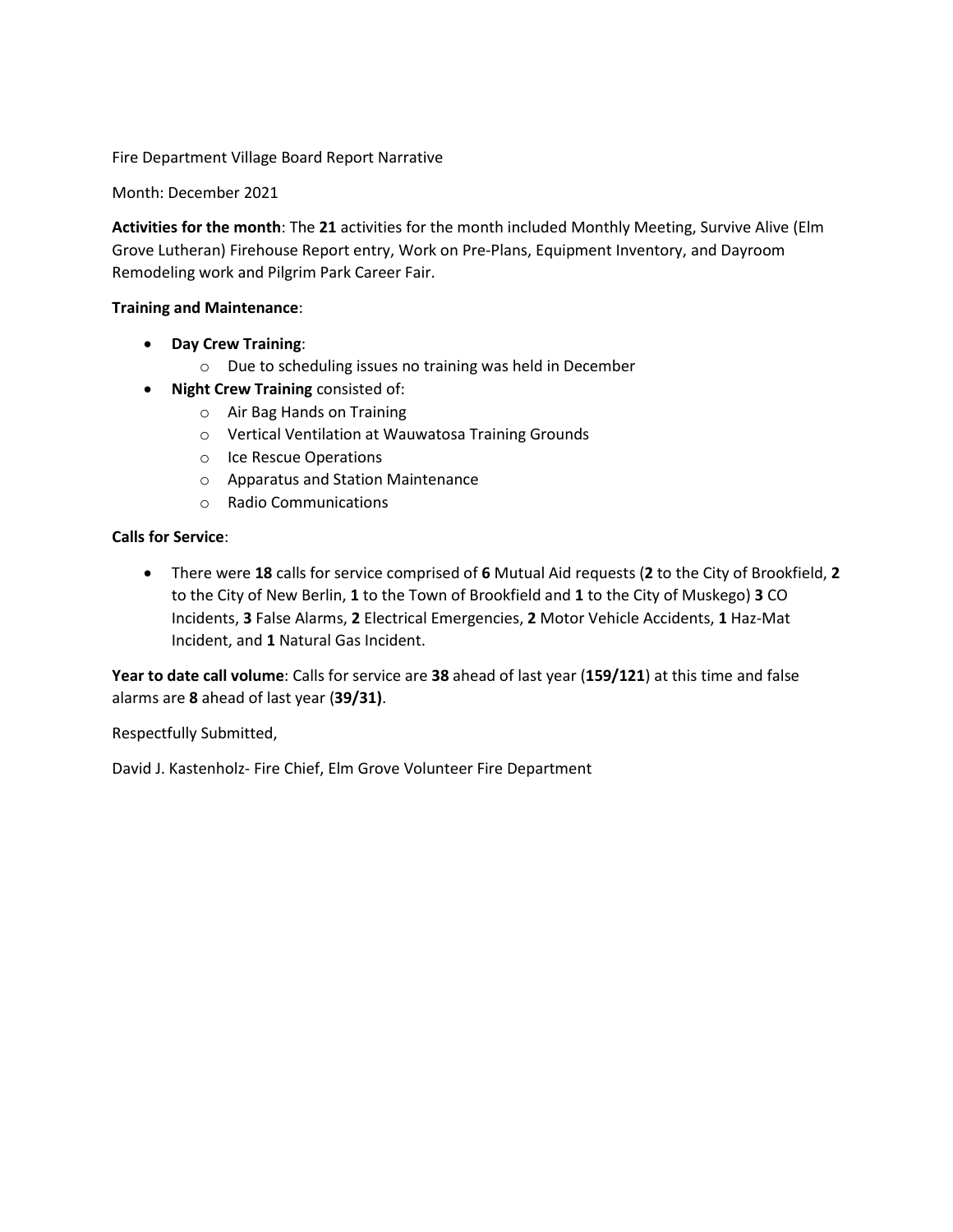## Elm Grove Fire Department 2016-2021

| <b>Fire Calls</b> |                 |                |      |      |      |                | <b>Avg. Response Time</b> |       |       |       |       |       |       |
|-------------------|-----------------|----------------|------|------|------|----------------|---------------------------|-------|-------|-------|-------|-------|-------|
| M/Yr              | 2016            | 2017           | 2018 | 2019 | 2020 | 2021           | M/Yr                      | 2016  | 2017  | 2018  | 2019  | 2020  | 2021  |
| J                 | $1\overline{2}$ | 16             | 9    | 10   | 8    | 6              |                           | 6.37  | 6.35  | 7.88  | 6.19  | 5.58  | 14.13 |
| F                 | 13              | 7              | 6    | 5    | 5    | 11             |                           | 6.87  | 6.23  | 6.80  | 4.20  | 3.38  | 6.22  |
| M                 | 6               | 7              | 10   | 11   | 9    | 15             | М                         | 6.20  | 5.80  | 6.20  | 3.46  | 3.25  | 6.21  |
| A                 |                 | 11             | 9    | 6    | 11   | 12             | A                         | 9.35  | 6.38  | 10.40 | 10.47 | 8.20  | 9.43  |
| M                 | 12              | 13             | 13   | 6    | 8    | 12             | М                         | 6.53  | 6.85  | 6.51  | 4.11  | 5.35  | 3.44  |
| J                 | 14              | 18             | 10   | 9    | 11   | 18             | J                         | 6.52  | 6.45  | 4.70  | 6.37  | 3.21  | 4.50  |
|                   | 22              | 9              | 21   | 17   | 13   | 4              |                           | 9.06  | 6.50  | 6.17  | 5.29  | 6.00  | 5.05  |
| Α                 | 9               | 2              | 11   | 13   | 12   | 38             | A                         | 7.37  | 5.67  | 10.27 | 10.44 | 6.18  | 6.40  |
| S                 |                 | 7              | 12   | 15   | 12   | 5 <sub>l</sub> | S                         | 6.34  | 5.00  | 4.57  | 7.27  | 5.08  | 6.40  |
| O                 | 11              | 8 <sup>1</sup> | 8    | 15   | 12   | 9              | O                         | 7.07  | 5.23  | 3.36  | 3.41  | 4.26  | 8.52  |
| N                 | 14              | 6              |      | 13   | 13   | 11             | N                         | 6.10  | 5.14  | 7.25  | 6.01  | 3.44  | 11.43 |
| D                 | 10              | 11             | 11   | 10   | 6    | 18             | D                         | 8.42  | 7.85  | 6.00  | 9.36  | 9.45  | 7.44  |
| Total             | 137             | 115            | 127  | 130  | 120  | 159            | Total                     | 86.19 | 73.45 | 80.11 | 76.58 | 63.38 | 7.43  |

**Average Turnout**

| M/Yr  | 2016 | 2017 | 2018 | 2019 | 2020 | 2021 |
|-------|------|------|------|------|------|------|
| J     | 12.4 | 13.9 | 11.0 | 13.0 | 13.0 | 14.0 |
| F     | 13.4 | 13.4 | 14.5 | 12.0 | 16.0 | 11.0 |
| M     | 13.2 | 13.1 | 13.9 | 12.7 | 11.0 | 12.0 |
| A     | 13.0 | 11.4 | 12.6 | 12.6 | 14.0 | 10.8 |
| Μ     | 12.5 | 11.2 | 14.0 | 13.6 | 15.0 | 10.5 |
| J     | 11.4 | 11.2 | 11.1 | 12.4 | 12.5 | 9.4  |
| J     | 12.9 | 9.1  | 11.1 | 11.3 | 11.0 | 8.8  |
| Α     | 13.1 | 10.5 | 12.0 | 9.4  | 11.0 | 13.1 |
| S     | 13.0 | 12.1 | 11.0 | 13.1 | 10.0 | 12.8 |
| O     | 12.8 | 12.4 | 11.4 | 12.0 | 11.0 | 10.8 |
| N     | 12.1 | 11.7 | 10.9 | 12.0 | 9.6  | 12.0 |
| D     | 12.6 | 12.7 | 13.6 | 12.0 | 10.1 | 12.0 |
| Total | 12.7 | 11.9 | 12.3 | 12.2 | 12.0 | 11.4 |

|       | <b>Activity Hours</b> |               |       |               |        |              | <b>Call Hours</b> |        |        |        |        |        |        |
|-------|-----------------------|---------------|-------|---------------|--------|--------------|-------------------|--------|--------|--------|--------|--------|--------|
| M/Yr  | 2016                  | 2017          | 2018  | 2019          | 2020   | 2021         | M/Yr              | 2016   | 2017   | 2018   | 2019   | 2020   | 2021   |
| J     | 248.7                 | 272.3         | 189.3 | 135.9         | 287.0  | 106.1        | J                 | 91.7   | 187.0  | 92.2   | 205.9  | 116.0  | 141.15 |
| F     | 205.4                 | 223.6         | 171.2 | 287.3         | 214.5  | 91.5         | F                 | 81.6   | 45.3   | 48.9   | 41.9   | 34.2   | 166.90 |
| M     | 261.5                 | 187.2         | 204.2 | 340.0         | 131.6  | 222.2        | М                 | 61.4   | 34.9   | 64.0   | 94.8   | 55.1   | 166.60 |
| A     | 195.5                 | 199.4         | 344.3 | 266.5         | 77.9   | 167.1        | A                 | 100.1  | 142.8I | 127.4  | 45.9   | 163.3  | 146.40 |
| М     | 344.2                 | 342.9         | 245.8 | 275.8         | 89.0   | 215.4        | М                 | 126.2  | 89.5   | 115.9I | 46.9   | 174.1  | 81.19  |
| J     | 156.0                 | 183.4         | 168.8 | 176.4         | 135.9  | 190.4        | J                 | 100.7  | 150.1  | 57.4   | 107.4  | 101.4  | 87.10  |
| J     | 238.6                 | 171.2         | 207.7 | 284.4         | 240.8  | 250.4        | J                 | 201.3  | 67.5   | 231.3  | 231.5  | 95.2   | 32.40  |
| A     | 467.8                 | 315.3         | 168.4 | 442.3         | 146.9  | 226.2        | A                 | 77.1   | 16.7   | 56.7   | 103.2  | 86.2   | 498.00 |
| S     | 154.1                 | 179.4         | 169.2 | 248.8         | 207.0  | 225.6        | S                 | 36.8   | 24.8   | 87.9   | 170.6I | 91.7   | 49.85  |
| O     | 267.2                 | 282.8         | 525.0 | 233.5         | 188.8  | 327.0        | O                 | 122.0  | 42.0   | 119.8  | 96.8   | 88.3   | 99.50  |
| N     | 449.3                 | 181.4         | 256.8 | 280.0         | 76.6   | 278.0        | N                 | 90.7   | 55.1   | 35.4   | 123.4  | 75.0   | 74.75  |
| D     | 210.8                 | 179.1         | 135.9 | 94.1          | 85.9   | 179.8        | D                 | 138.5  | 90.7   | 205.9  | 117.8  | 52.3   | 59.40  |
| Total |                       | 3199.2 2717.8 |       | 2786.6 3064.8 | 1881.6 | 2479.5 Total |                   | 1228.0 | 946.3  | 1242.6 | 1386.0 | 1132.7 | 1603.2 |
|       |                       |               |       |               |        |              |                   |        |        |        |        |        |        |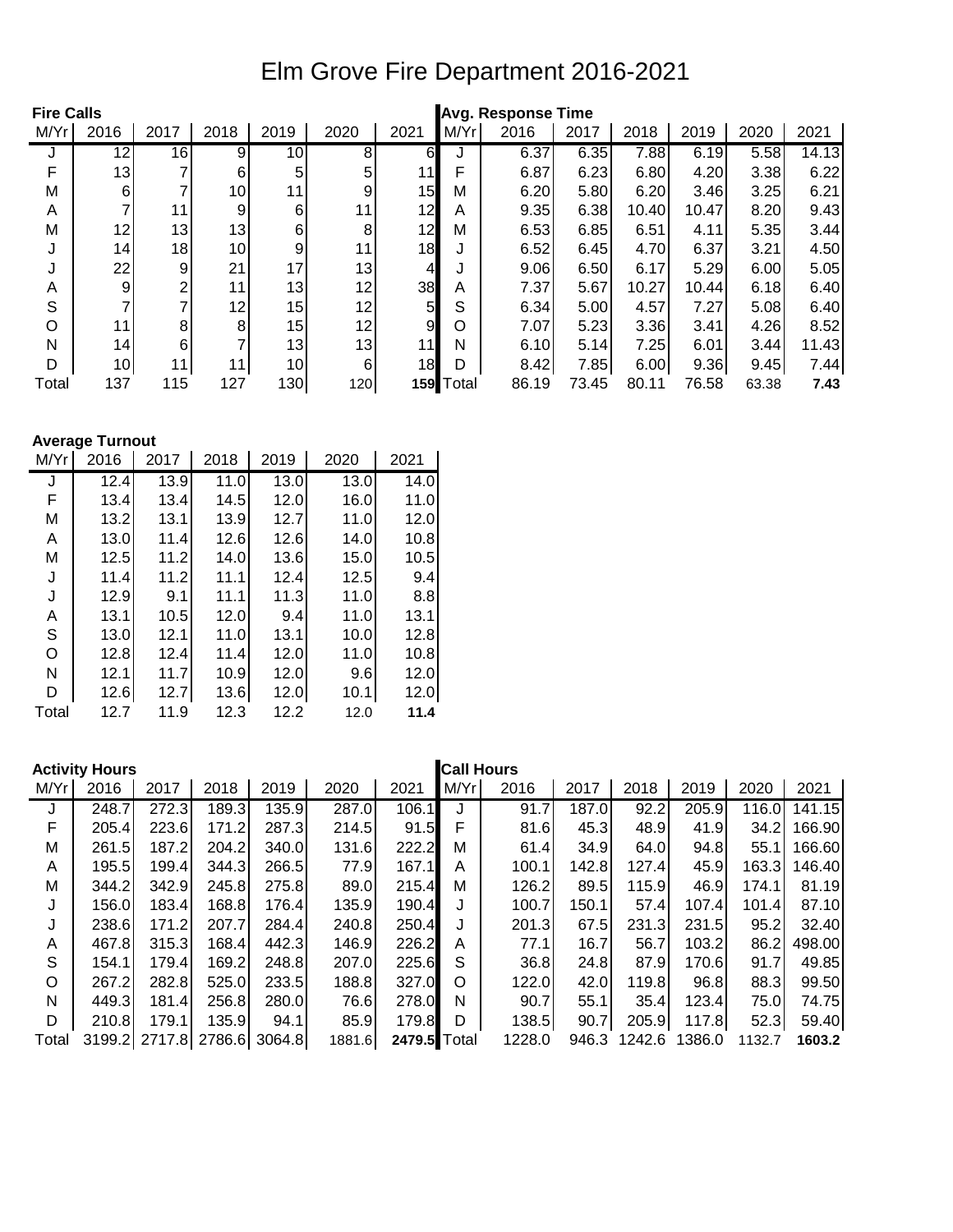## Elm Grove Fire Department 2016-2021





Average Tunrout Year To Date Avg. - 11.4



Activity Hours The Mear To Date - 2479.5





Call Hours Year To Date - 1603.2